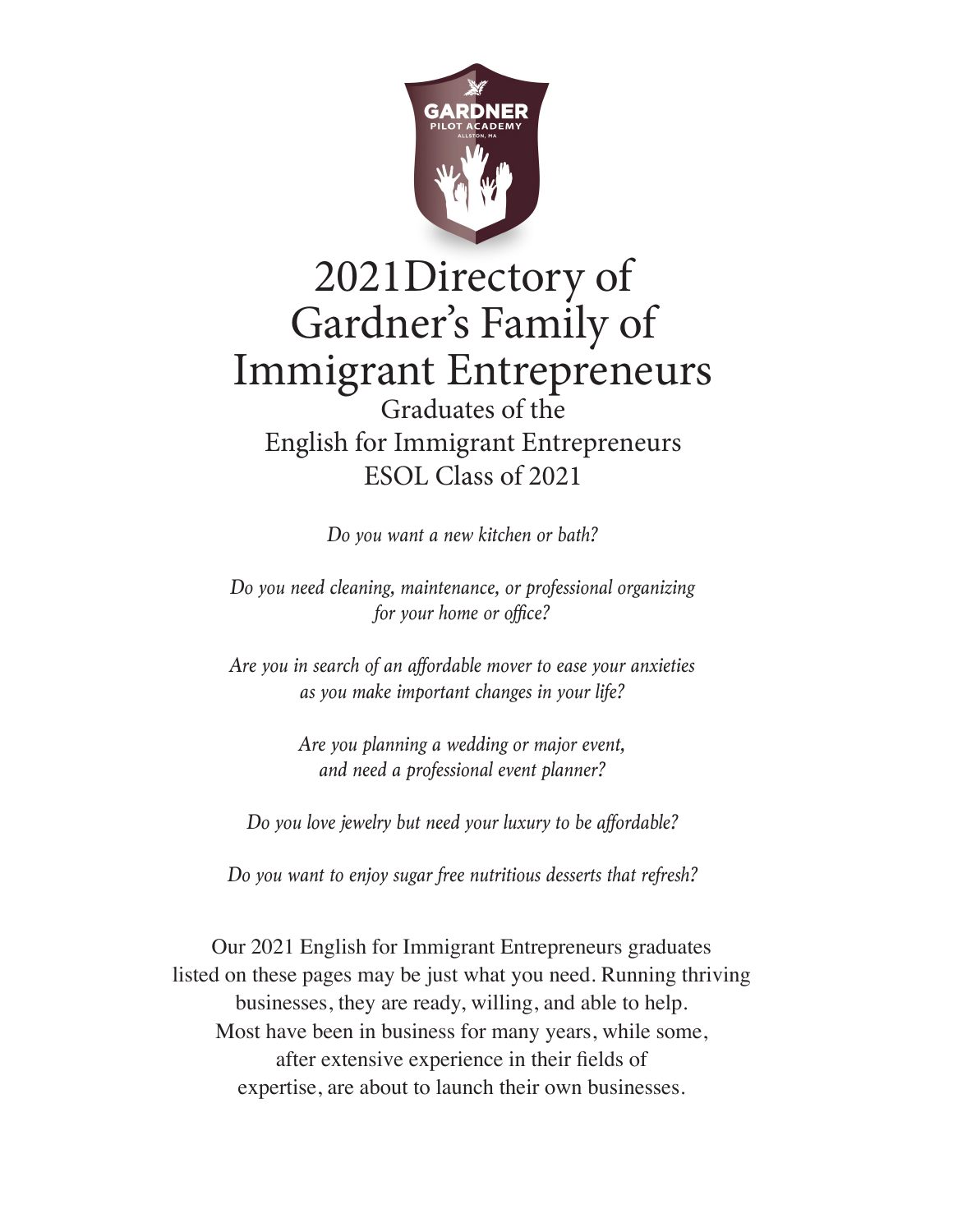



### **Maria's Cleaning Service Post Construction Cleaning**

Deep Cleaning. We do windows! Seasonal Cleans

**You can contact me by email at m.cruz83@hotmail.com** *Maria's Cleaning Service or call: 617-642-3046*



## **Areshna:** *Affordable Luxury*

**The initmate friend you wear wherever you go.**  Laboratory created diamonds hypoallergenic metals that will not discolor environmentally responsible **You can contact me by email at areshna7@gmail.com** *Visit my facebook shop www.facebook.com/areshnaus or call: 781-354-3591*



# Anngie Fakin | | Marina Fuscaldi



### **Marina Vianna Events**

**We Make Your Dream Parties Come True**  Everything from kid sleepover teepee parties to retirement, bon voyage, and weddings, our boutique planning service creates memories for life!

> **You can contact me by email at marinasvcosta@gmail.com**

*https://www.slumberlandzzz.com or call: 617-961-2687*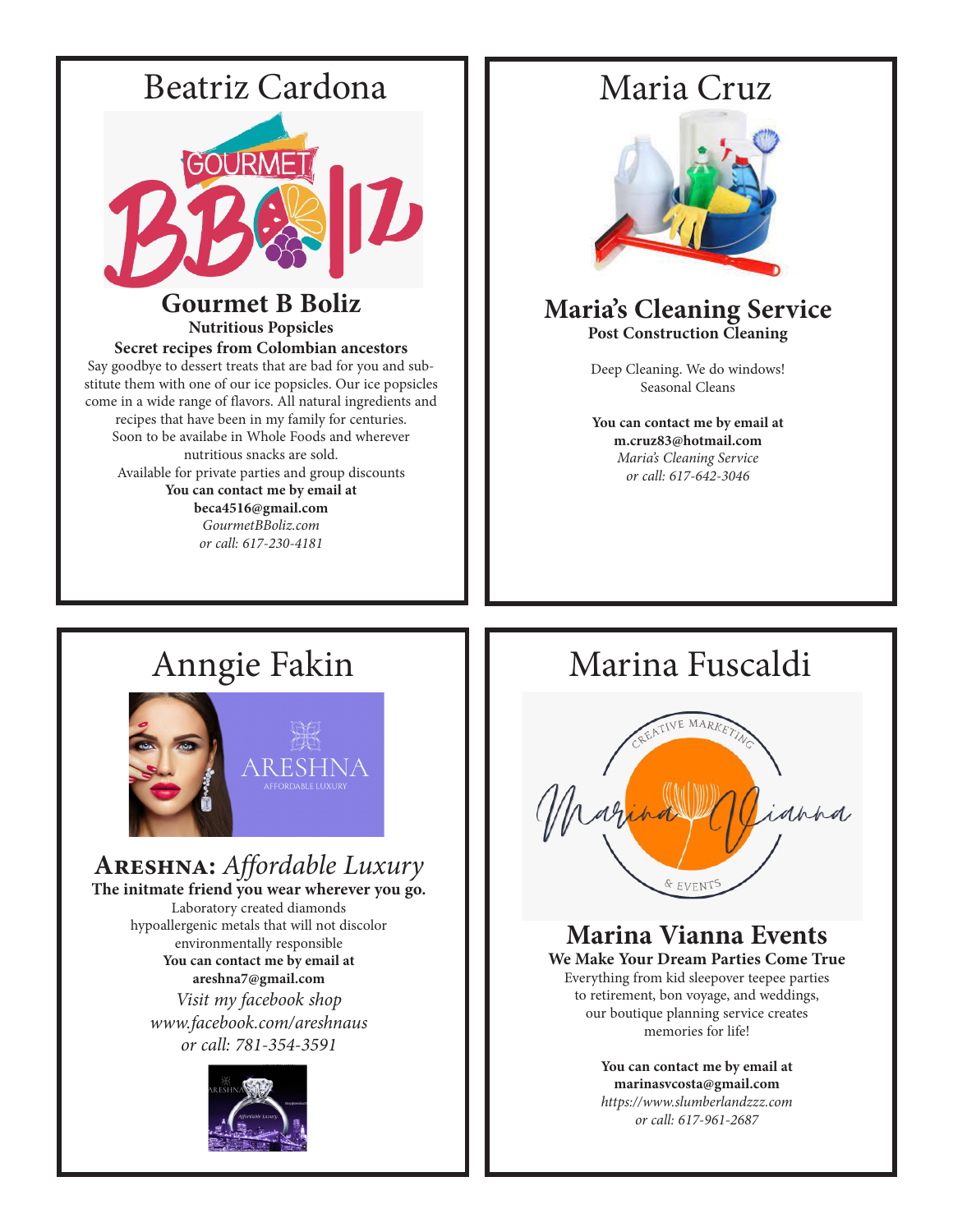

**You can contact me by email at xiomygomez1988@gmail.com** *https://bostonjusthelpersmoving.com or call: 617-895-7803*



**Remzi Tours Unforgettable Journeys in Turkey and the Northeastern United States** 

Groups, educational tours, 10-day tours, historical landmarks on both sides of the Atlantic. **You can contact me by email at karabogakaya@gmail.com**

> *remzitours.com or call: 617-319-0579*



30 years tour guide experience Accepting bookings for Spring 2022

# William Merida  $\parallel$  Sulma Perez



## **MERIDA BROTHERS CONSTRUCTION**

*We bring new life to old houses.* **Renovations, Kitchens and Bathrooms** 



**You can contact me by email at wmerida93@gmail.com** *meridabrothersconstruction.com or call: 617-388-6431*



**SP Cleaning Services Servicing Visiting Doctors, Lawyers, & International Students** 

If you are working professionals under the same roof while trying to maintain order and harmony in your home, we can help.

**You can contact me by email at lopezgarcialorena2@gmail.com** *SPcleaningservices.com or call: 857-231-0354*